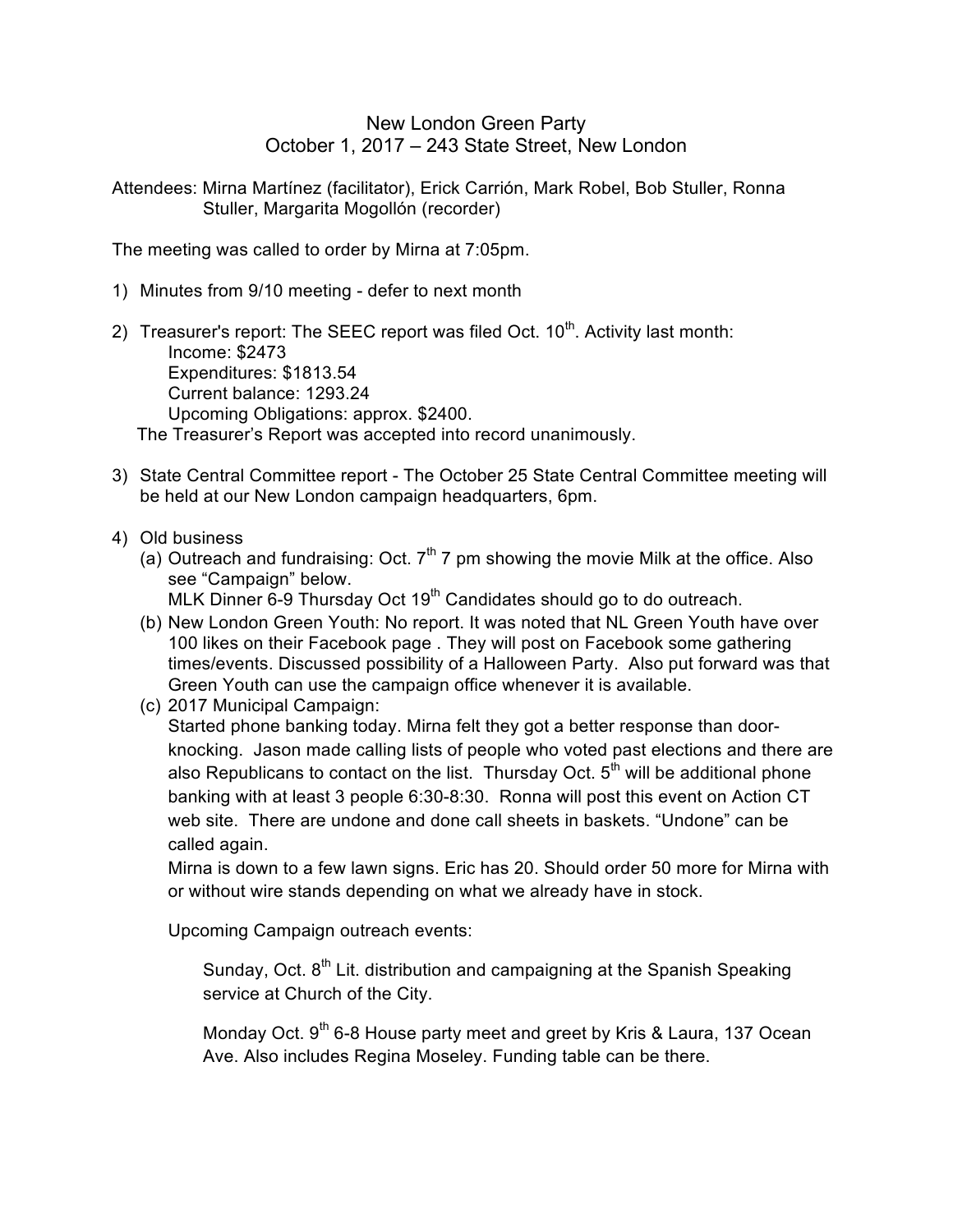October 20<sup>th</sup> Board of Ed debate at the NL Sr. Center at  $-$  set-up? At 5 pm. Sponsored by Neighborhood Alliance and League of Women voters; the latter is moderating.

NL Food Stroll, Wed. Oct. 11 – Campaign office will be open, with chairs and table outside. Candidates will be out to talk to the strollers.

Messaging & Publicity:

- 1. Campaign Video Ads not out yet. Are over 7 minutes in length and need editing. Mirna will look at where to cut. Snippets from the candidates on Thinking Green with the candidates will also be put on the Facebook candidates' pages.
- 2. Eric noted we are still looking for more volunteers. Social media has been pretty active. Jason has linked the candidate pages to donation pages. Every action is charged to us. Party members should not "like" posts because that is considered an action. Please let the public do that.
- 5) New business: None
- 6) Updates
	- (a) State of the City: Ronna noted that the City and Bd. of Ed budgets were revoked because the State did not pass a budget. Eric mentioned that people keep telling him they feel like the city is a mess - not functioning well.
	- (b) Education and the Board: The Superintendent search continues. Hiring a search company was voted down. Mirna stated Dr. Tracey is likely to be asked to extend the contract due to timing when qualified people are looking for jobs. There is work on consolidating the Board of Ed and City Information Technology (IT) Depts. The MOU from a long time ago to consolidate never went through due to lack of agreement on how to do it. There are problems with City website compatibility and ease of search and navigation functions. Ronna noted having a non-lapsing fund was attempted in the past so that at end of year if monies remained in Bd. Of Ed coffers, the City could put in an account for Bd. Of Ed. use the following year or potential maintenance issues, etc. Council's proposed language that it "may be possible to put in such a fund" was rejected as there was no incentive to save if City did not guarantee a non-lapsing fund. There is a hiring freeze now due to lack of State Budget and uncertainty w/city budget.
	- (c) Riverside Park/NENL: Paintings from Riverside Park are on exhibit at the Garde. Many are very nice and some artists are willing to sell. They can be viewed free of charge at times when there is not a Garde event occurring.

The Stairs remain a big issue. Ronna spoke to the Mayor recently and said he believes the project should have gone through the schools (as a State project).